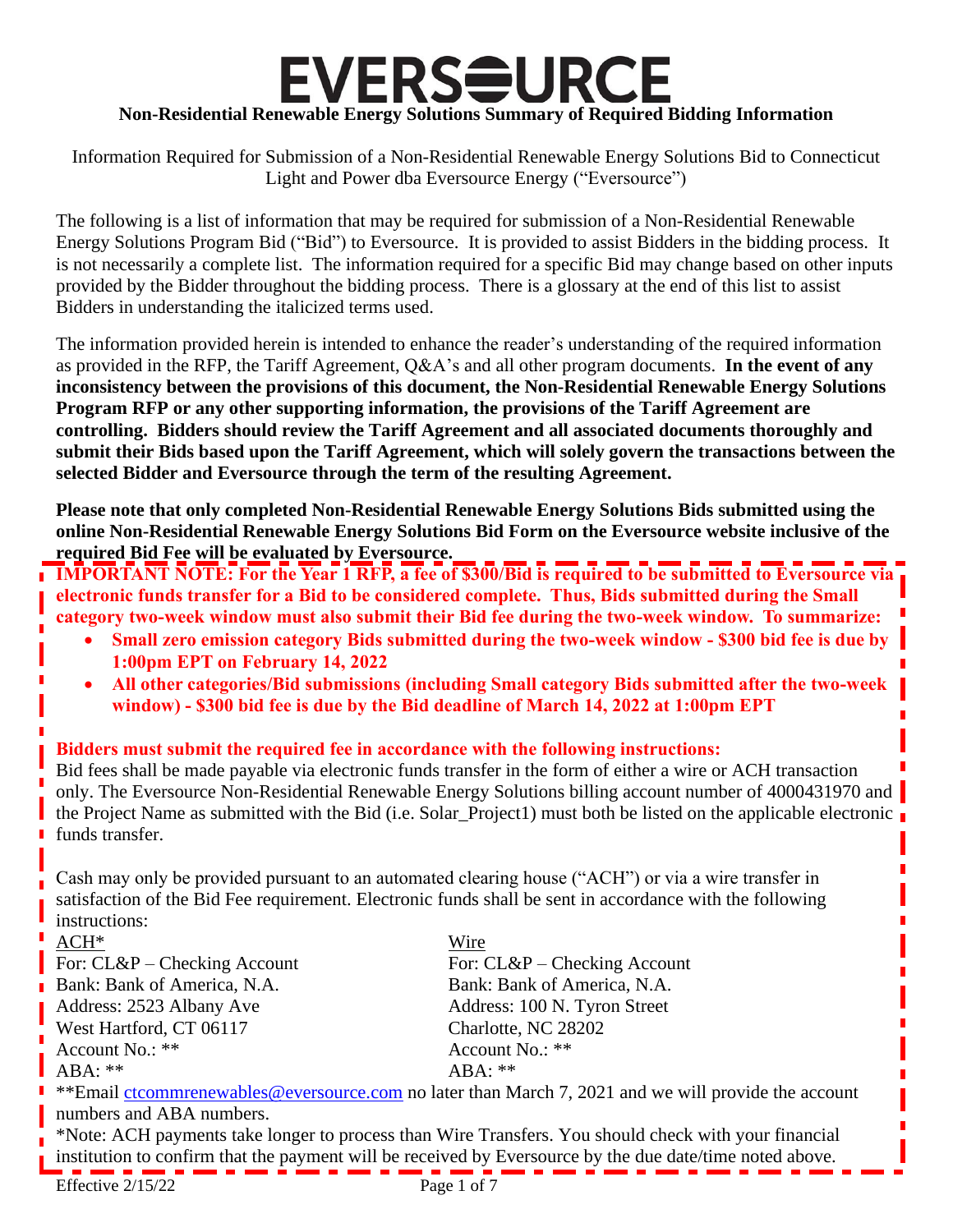The following information may be required for each of the steps in the Bid Form discussed below:

### **Initial Program Eligibility Screening Step:**

- Product Type (Low Emission [≤ 2,000 kW AC], Small Zero Emission [i.e., ≤200 kW AC]), Medium Zero Emission [i.e., >200 kW AC  $\leq$  600 kW AC], or Large Zero Emission [>600 kW AC  $\leq$  2,000 kW AC])
- Technology Type (e.g., *Solar Fixed Tilt*, *Solar Single Axis*, *Solar Dual Axis*, Wind, Fuel Cell, Anaerobic Digestion)
- *Installed Capacity* (kW AC)

### **Step 1 of 7: Bidder & Counterparty Information**

- Project Name The Project Name must be 15 characters or less with no spaces. Please note that the Project Name chosen during the bidding process will remain with the project throughout the duration of the Agreement.
- Name of *Bidder*
	- o **Note – This individual or an authorized representative of the business will be required to fill out and sign Page 2 of the Bid Certification Form.**
- Name and contact information of *Customer* (Individual or Business), including:
	- o **Note – This individual or an authorized representative of the business will be required to fill out and sign Page 3 of the Bid Certification Form.**
		- Name
		- Address
		- Phone Number
		- Email
		- Business Website
		- Federal Tax ID (if a business)
		- Jurisdiction of Organization (required if a business)
		- Company type (if a business)
- Name and contact information of *System Owner* (Individual or Business), including:
	- o Name
	- o Address
	- o Phone Number
	- oEmail

## **Step 2 of 7: Bidder Information – General**

- Name of the *Owner of the Project Site*
	- o **Note-This individual or an authorized representative of the business will be required to fill out and sign Page 4 of the Bid Certification Form. This signature must also be witnessed and signed by a**  *Notary Public***.**
- Name and contact information of the *Authorized Developer* (if applicable), including:
	- o Name
	- o Address
	- o Phone number
	- oEmail address
- Name and contact information of the *Primary Bid Contact* and the *Alternate Bid Contact*, including: o Name
	- o Address
	- o Phone number
	- o Fax number [if applicable]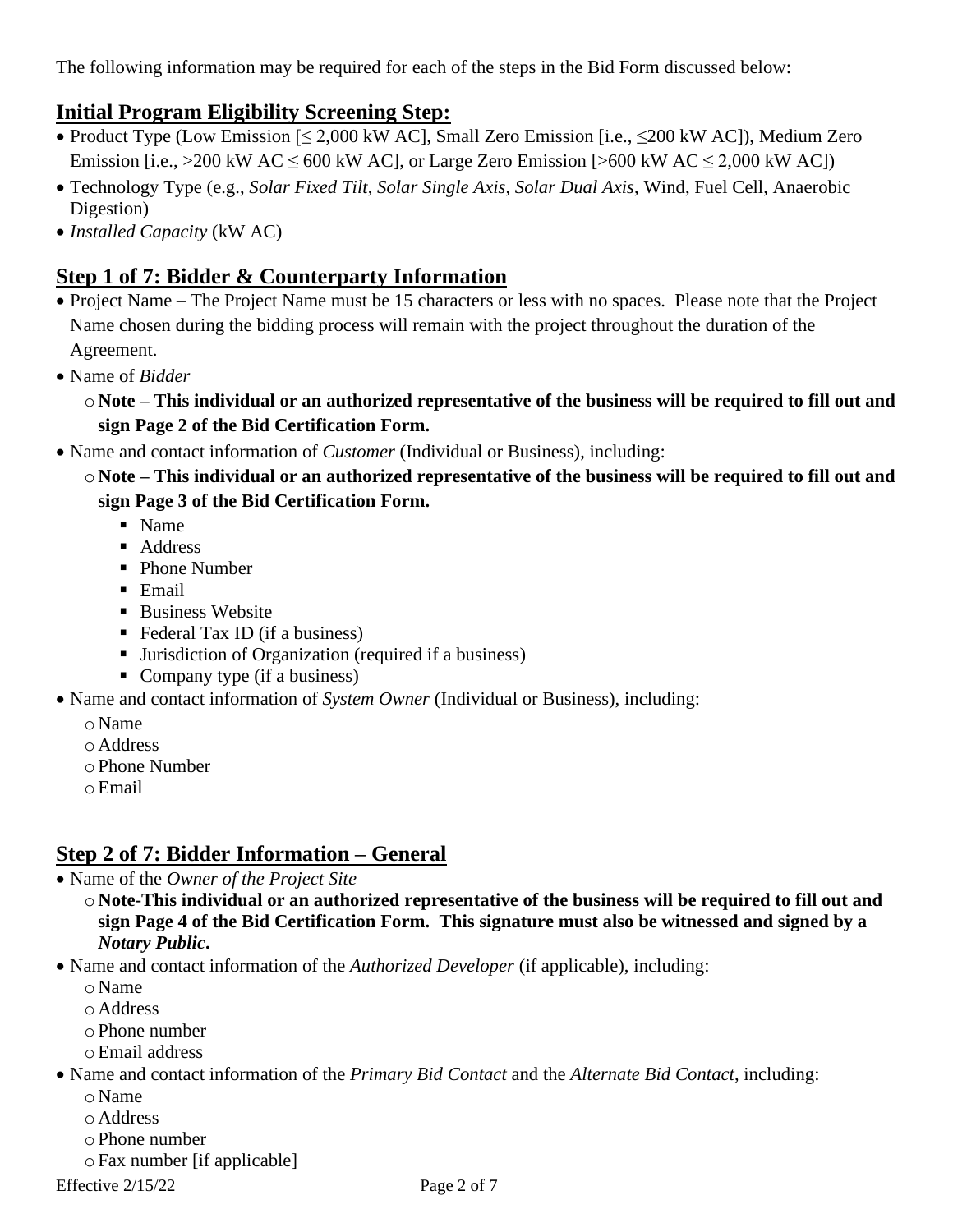oEmail address

o **Note – As Eversource will only communicate with the Primary Bid Contact and Alternate Bid Contact regarding the Bid, including bid eligibility clarification requests and/or notification of selection as a winning Bidder, Eversource suggests that you provide information for two different contacts to ensure timely receipt of programmatic communications.**

### **Step 3 of 6: Agreement Contact Information**

- Name and contact information (name, address, phone number, fax number [if applicable] and email address) of the entities that will be listed in the Contact Information section of the Cover Sheet and receive communications for the life of the Agreement (if selected) regarding the following topics:
	- o General Notices
	- oLegal Notices
	- o Performance Assurance
- Name and contact information (name, address, phone number, fax number [if applicable] and email address) of the entity that will be listed in the Accounting Information section of the Cover Sheet and receive communications for the life of the Agreement (if selected) regarding the following topics:

o Invoices, Payments and Settlements

### **Step 4 of 7: Customer Financial Information**

If your Bid is selected, this information will be listed in the Accounting Information section of the Cover Sheet regarding payments to be made by Eversource to the Customer in accordance with the Agreement. **All payments made to any one Customer must be made in the same fashion (i.e. if you have existing Non-Residential Renewable Energy Solutions Agreements, or if you are submitting multiple Bids for the same Customer, all payment information must be consistent among all Agreements/Bids with the same** 

#### **Customer).**

Please Note: We strongly recommend you use ACH as your primary payment method. Electronic funds transfers are a faster, more secure method of payment than check delivery.

- The preference for payment method (i.e., ACH or check)
- For checks, the name and mailing address of the individual to whom checks are to be sent
- For Wire Transfers:
	- o Name of Bank
	- o Address of Bank
	- o ABA routing number
	- o Account number
	- oChecking or Savings account
	- o Other details to be noted on Wire Transfer if applicable
- For ACH (Noted as ACH/Wire Transfers Please note that wire transfer information is also required if ACH is elected for those situations when an ACH is not practicable):
	- o Name of Bank
	- o Address of Bank
	- o ABA routing number
	- o Account number
	- oChecking or Savings account
	- o Other details to be noted on ACH/Wire Transfer if applicable

# **Step 5 of 7: Bid Evaluation Information**

- State, Agricultural, or Municipal designation (Y/N)
	- o If "yes", the Beneficial Account Credit Allocation form is required to be uploaded in this section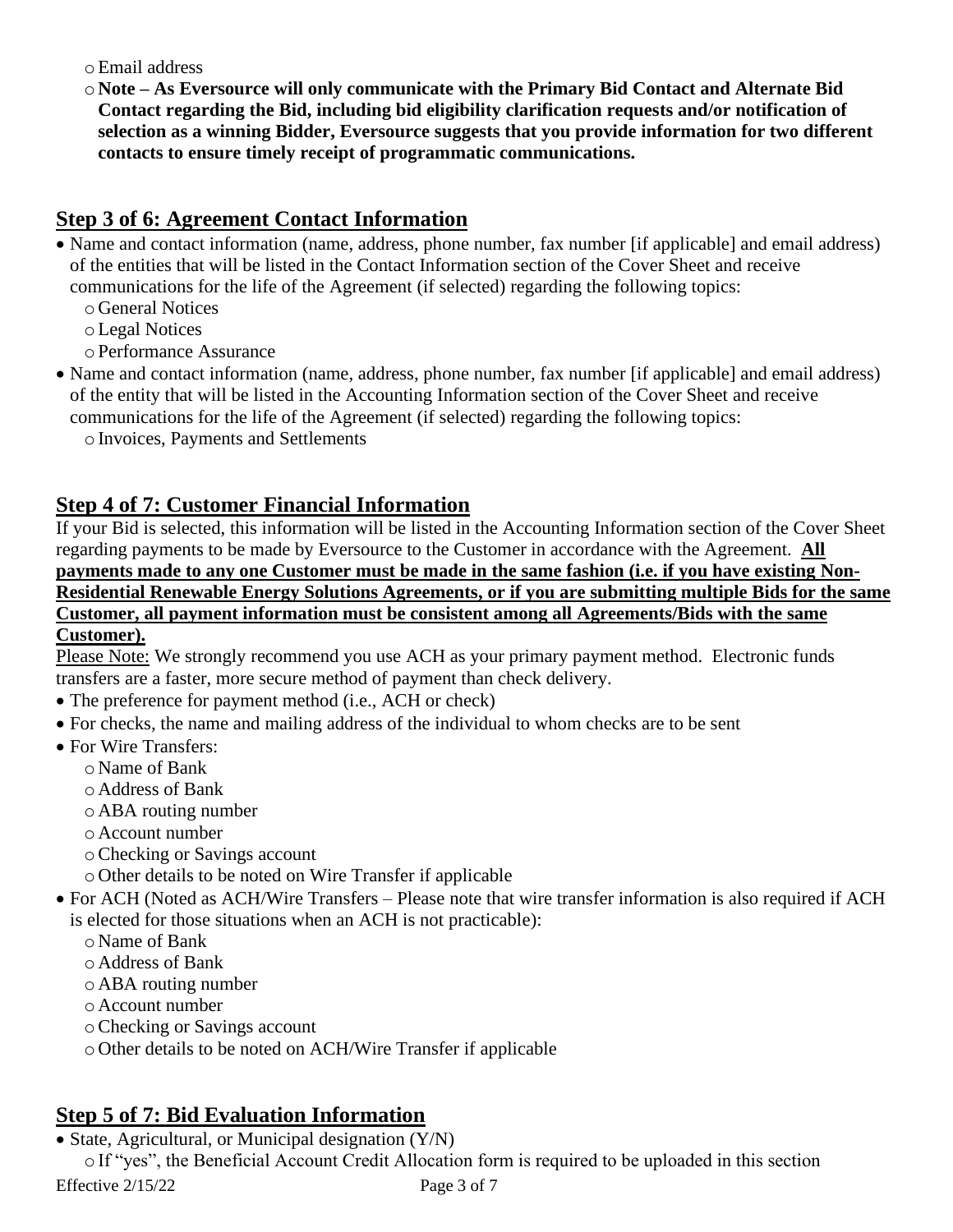- New Construction designation
	- o If this box is checked, a copy of the interconnection application and payment confirmation receipt is required to be uploaded in this section
- Location (address) of the Facility **\*Note-Please see Exhibit A below which shows where to find this information on an Eversource customer bill.**
- The following customer account information is required unless the project will be installed at a site for new construction that does not yet have a service account with the utility:
	- o*Customer Account Number* **\*Note-Please see Exhibit A below which shows where to find this information on an Eversource customer bill.**
	- o *Service Reference Number* **\*Note-Please see Exhibit A below which shows where to find this information on an Eversource customer bill.**

o*Customer Rate Class*

- Is this project located at a SCEF site? (Y/N)
- Is this project located at the same project site as an existing LREC/ZREC project that is not yet In-Service?  $(Y/N)$
- Date of most recent subdivision of the property (if applicable)
- Load determination:
	- o Highest total annual load over 5 years prior to Bid submission in kWh/year, or anticipated annual load if new construction
		- Documentation showing such highest total annual load/expected annual load is required to be uploaded in this section
	- $\circ$  Will the system be sized to accommodate increased load for transportation electrification in the next 5 years? (Y/N)
		- Anticipated load expected to materialize in kWh/year
		- CT Professional Engineer Certification of future beneficial electrification is required to be uploaded in this section
	- $\circ$  Will the system be sized to accommodate increased load for fuel switching in the next 5 years? (Y/N)
		- Anticipated load expected to materialize in kWh/year
		- CT Professional Engineer Certification of future beneficial electrification is required to be uploaded in this section
- Total expected installed system cost including the total installed cost of entire system, hardware costs, labor costs, soft costs
	- oTotal installed cost data sheet/itemized list is required to be uploaded in this section
- Bid Preference(s) if applicable
	- oBid Preference Explanation and Description document is required to be uploaded in this section
- Non-binding, expected In-Service date
- Is the Customer currently on a third-party electricity rate? (Y/N)
	- o If "yes," current generation supply rate and name of third-party supplier are required

### **Step 6 of 7: Compensation and Tariff Payment Beneficiary Information**

- Tariff compensation selection (Buy-All or Netting)
- Do you initially intend to allocate any portion of the Tariff compensation to a Tariff Payment Beneficiary?
	- o If "yes," the name and contact information (name, address, phone number, fax number [if applicable] and email address) of the Tariff Payment Beneficiary are required
		- **Note This individual or an authorized representative of the business will be required to fill out and sign Page 5 of the Bid Certification Form.**
		- o If "yes," a copy of the Tariff Payment Beneficiary's W-9 is required to be uploaded in this section
	- o If "no," a copy of the Customer's W-9 is required to be uploaded in this section.
- Bid Price(s)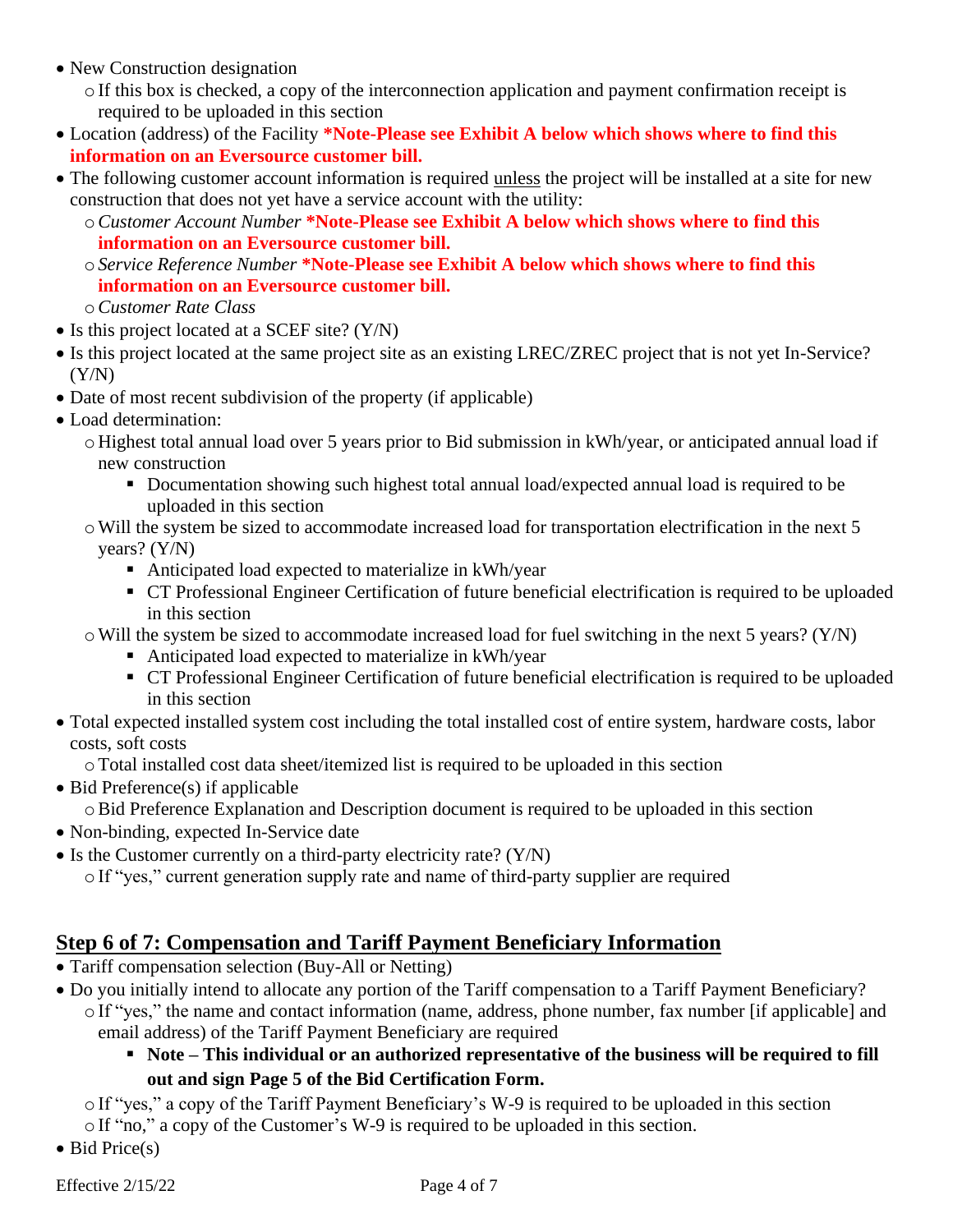- If Buy-All, allocation percentages for % monetary on-bill credits and % quarterly payments are required
- Payment method for Tariff Payment Beneficiary (if applicable):

If your Bid is selected, the payment information entered in this section for the Tariff Payment Beneficiary, if applicable, will be listed in the Tariff Payment Beneficiary Form regarding payments to be made by Eversource to the Tariff Payment Beneficiary in accordance with the Agreement. **All payments made to any one Tariff Payment Beneficiary must be made in the same fashion (i.e. if you have existing Non-Residential Renewable Energy Solutions Agreements, or if you are submitting multiple Bids with the same Tariff Payment Beneficiary, all payment information must be consistent among all Agreements/Bids with the same Tariff Payment Beneficiaries).**

Please Note: We strongly recommend you use ACH as your primary payment method. Electronic funds transfers are a faster, more secure method of payment than check delivery.

- The preference for payment method (i.e., ACH or check)
- For checks, the name and mailing address of the individual to whom checks are to be sent
- For Wire Transfers:
	- o Name of Bank
	- o Address of Bank
	- o ABA routing number
	- o Account number
	- oChecking or Savings account
	- o Other details to be noted on Wire Transfer if applicable
- For ACH (Noted as ACH/Wire Transfers Please note that wire transfer information is also required if ACH is elected for those situations when an ACH is not practicable):
	- o Name of Bank
	- o Address of Bank
	- o ABA routing number
	- o Account number
	- oChecking or Savings account
	- o Other details to be noted on ACH/Wire Transfer if applicable

### **Step 7 of 7: Bid Attachments**

- This step is where the additional Bid documents (as PDF files [.pdf]) are attached. Each form must be uploaded as **one single PDF (.pdf) file** in its respective upload location. While some attachments are required for all Bids, certain attachments may only be required based on the specifics of your Bid. These attachments include:
	- oBid Certification Form (mandatory for all Bids) Note: Page 4 of this form is required to be witnessed and signed by a *Notary Public*
	- oCopy of Eversource Customer Bill (mandatory for all Bids that are not new construction, as designated in Step 5/7)
	- o Proof that the project does not meet criteria to qualify in the Residential Renewable Energy Solutions program
	- oCertification of Carbon Neutrality by 2040 (mandatory if the project technology is Fuel Cell or Anaerobic Digestion, as well as any other Class I renewable energy source that emits carbon).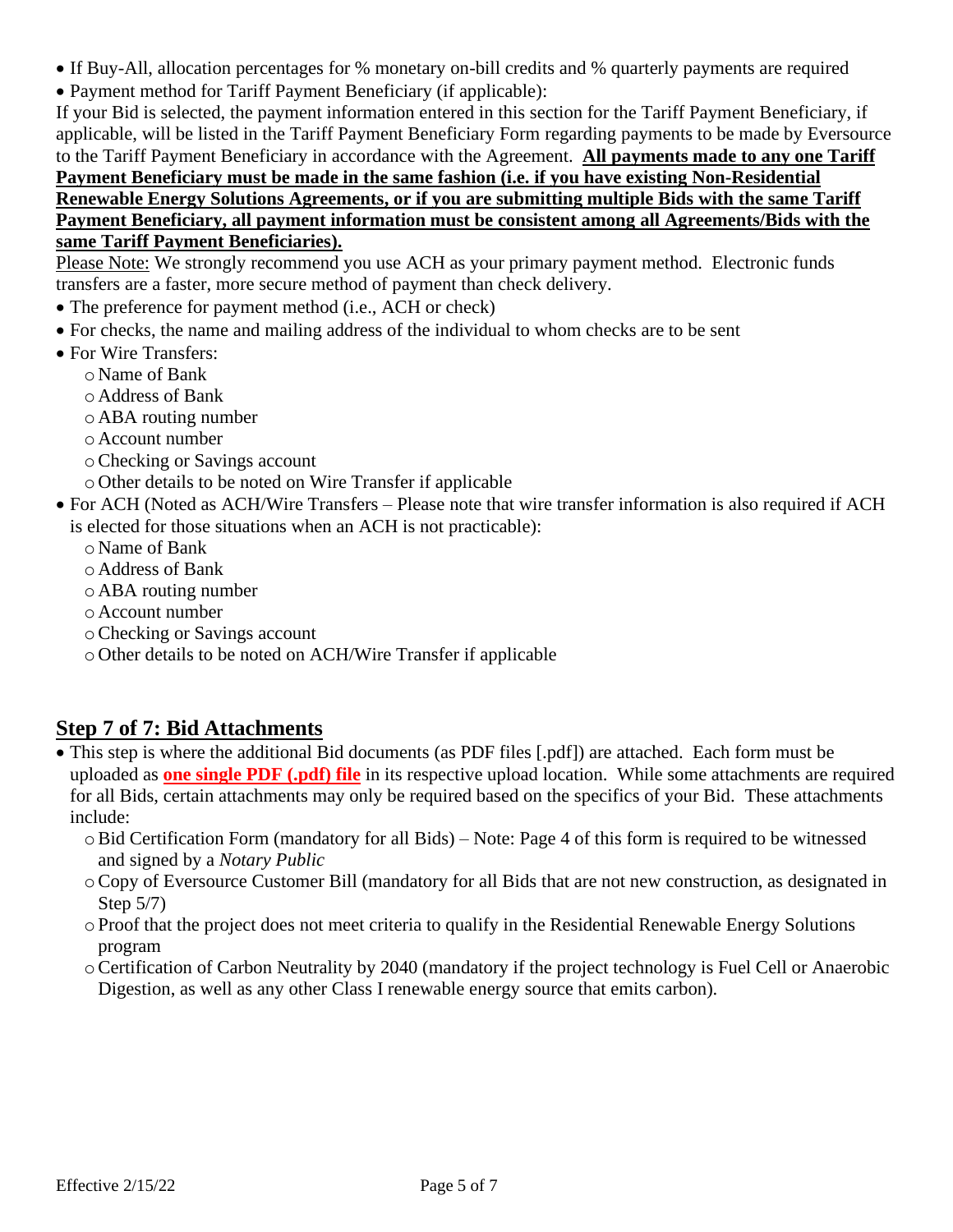### **Glossary of Italicized Terms**

- Alternate Bid Contact The alternate individual with whom Eversource will communicate regarding the Bid. This individual may be anyone that the Bidder designates with authority to communicate with Eversource regarding the Bid. Please note, however, that Eversource will only communicate regarding the Bid with the Primary Bidder Contact and/or the Alternate Bidder Contact.
- Authorized Developer A developer of the Facility that has the consent of both the owner of the Project site and the Customer.
- Bidder The individual or business submitting a proposal ("Bid") to be considered for selection to be awarded a long-term agreement for the purchase of LRECs or ZRECs pursuant to the terms and conditions of a fully executed Agreement. The Bidder may or may not be the Customer and/or the Owner of the Project Site.
- Customer The legal entity entering into the Agreement (i.e., the selling party under the Agreement). The counterparty may be (i) the customer of record at the revenue meter with site control, or (ii) the site owner with consent of the customer, or (iii) the authorized developer with consent of the customer and site owner. The Counterparty may or may not be the Bidder and/or the Owner of the Project Site. The signature of an authorized representative of the counterparty listed here is required on the Bid Form.
- Customer Account Number A number that Eversource assigns to each customer. The Customer Account Number can be found on the Eversource bill for the Project site.
- Customer Rate Class This can be found on the Eversource bill for the Project site.
- In-Service The project has a valid interconnection agreement and is capable of regular commercial operation.
- Installed Capacity The nameplate capacity of the project in kW AC
- Notary Public A person who has the authority to act as an official witness when legal documents are signed.
- Owner of the Project Site The legal owner of the Project site. The Owner of the Project Site may or may not be the Bidder and/or the Counterparty.
- Primary Bid Contact The primary individual with whom Eversource will communicate regarding the Bid. This individual may be anyone that the Bidder designates with authority to communicate with Eversource regarding the Bid. Please note, however, that Eversource will only communicate regarding the Bid with the Primary Bidder Contact and/or the Alternate Bidder Contact.
- Service Reference Number A number that Eversource assigns to each electric service location. The Service Reference Number can be found on the Eversource bill for the Project site. Please note the meter number is not the Service Reference Number.
- Solar Single Axis A PV system arrangement that allows multiple rows of solar panels using a single drive unit to track the East-West motion of the sun relative to the earth
- Solar Dual Axis A PV system arrangement that follows the sun's trajectory by changing both the azimuth and the tilt angles
- Solar Fixed Tilt A PV system arrangement that is installed at a fixed angle (most common in Connecticut).
- System Owner The legal owner of the renewable energy system, which may or may not be the Authorized Developer